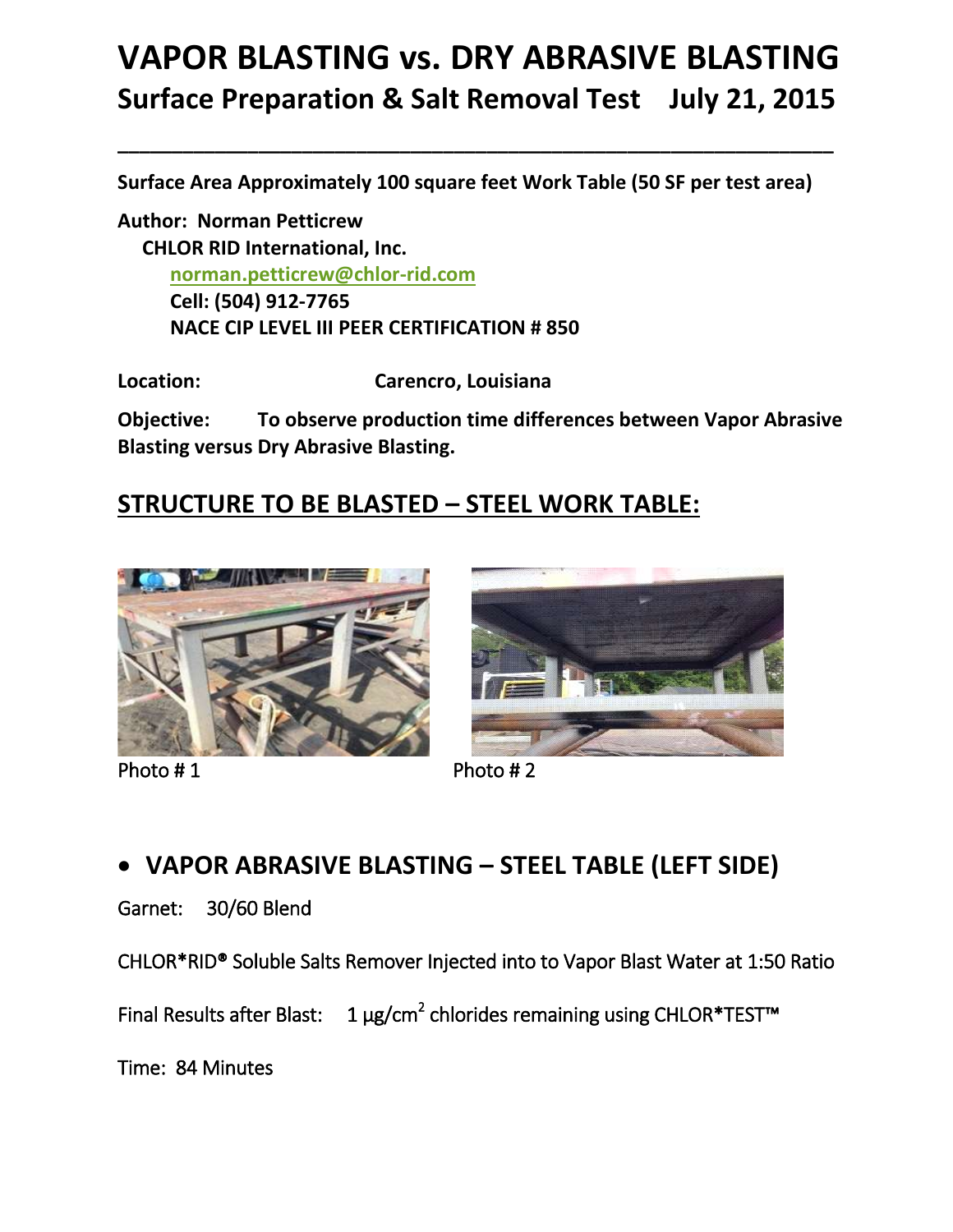







Photo # 5 Photo # 6





Photo # 7 Photo # 8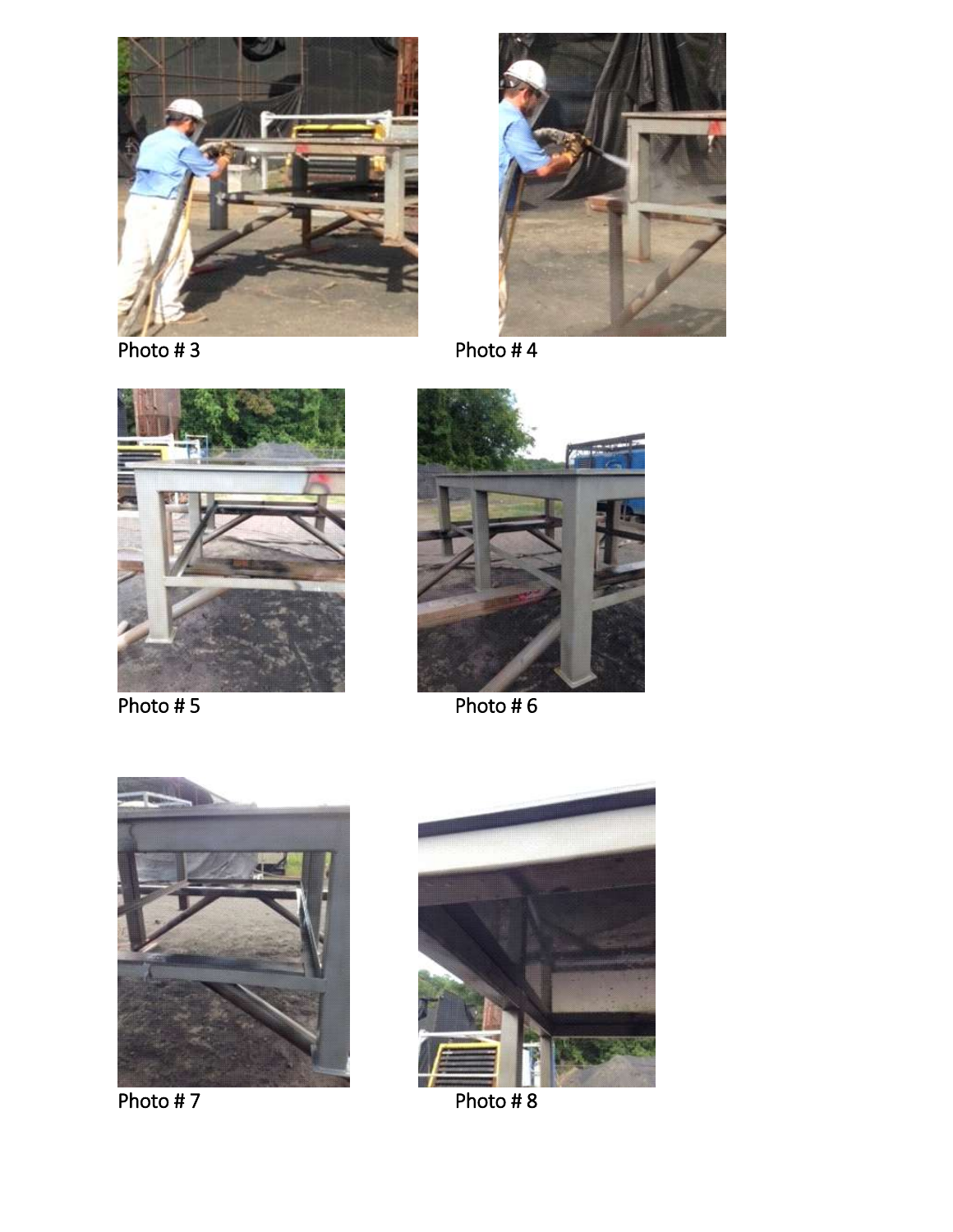

Photo # 9

NOTES:

- Very minimal Dust during blasting operations.
- No Sparks to be concerned with.
- Minimal PPE requirements in open areas.
- Blasting pressure can be regulated when needed.
- CHLOR\*RID treatment is added directly to the blasting water and abrasives. A full rinse with CHLOR\*RID was utilized to remove spent abrasives.
- The last photo above (Photo #9) shows rapid flash rusting of weld seams after the CHLOR\*RID treatment process for the dry blasting test had taken place. The run-off water caused this surface corrosion to occur after the CHLOR\*RID treatment, which is normal.
- In viewing the dry blast operation photos below, you will see that run-off water from the CHLOR\*RID treatment re-contaminated all surface areas where water was allowed to settle, such as the table top, the bottom of the table, and all horizontal surfaces on angles. (Photos # 13, 14 & 15)
- Vertical areas where any and all water was allowed to run off did not experience flash rusting.





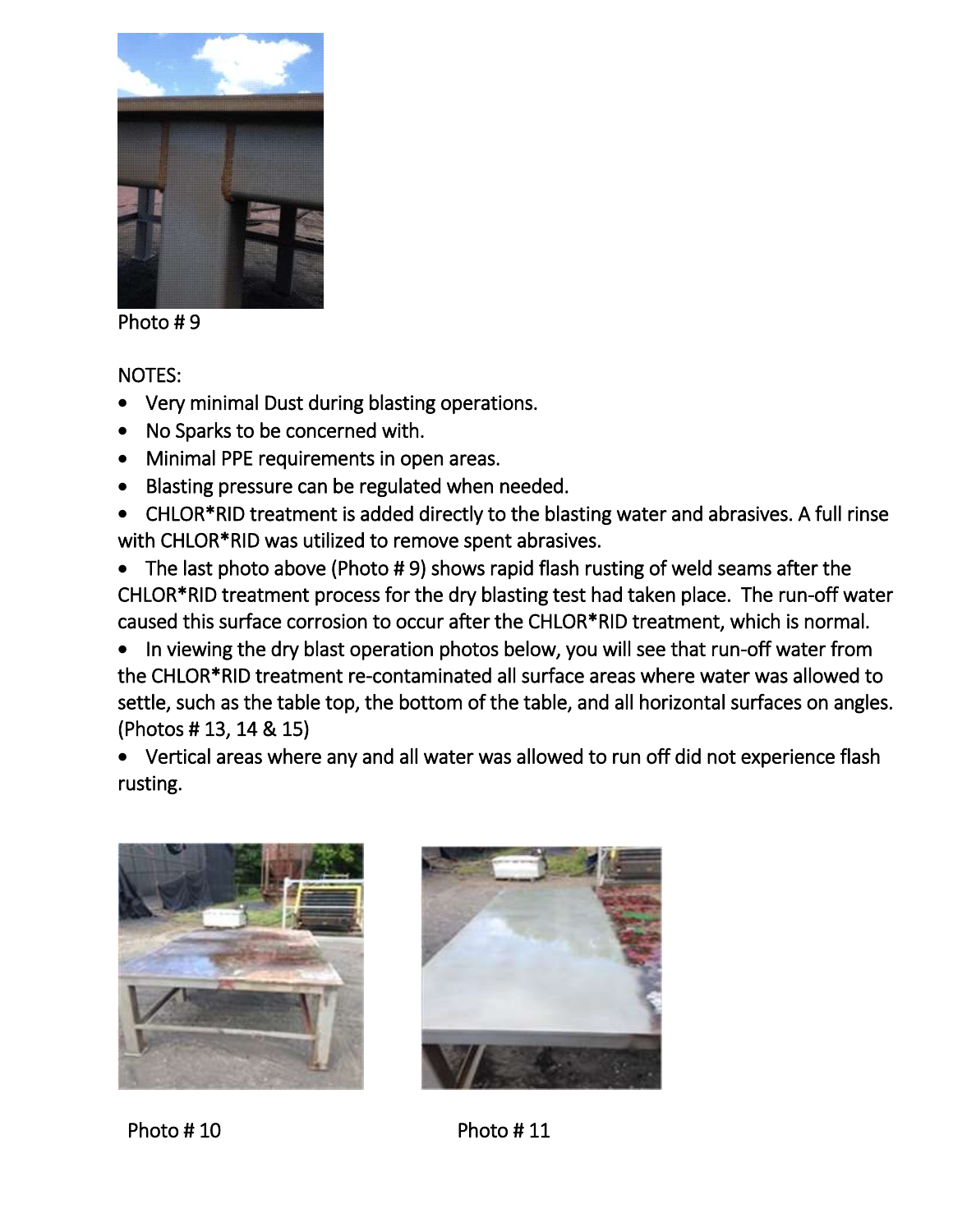## **DRY ABRASIVE BLASTING – STEEL TABLE (RIGHT SIDE)**

Garnet: 30/60 Blend

CHLOR\*RID Soluble Salts Remover Applied via 3,000 psi Pressure Washing after Rough Blasting Process Completed at 1:50 Ratio

Final Results after Blast: 1  $\mu$ g/cm<sup>2</sup> chlorides remaining using CHLOR\*TEST

Time: 44 Minutes



 $\overline{\phantom{a}}$ 



Photo # 12 (Rough Blasting) Photo # 13 (Rough Blasting)



Photo #14 (CHLOR\*RID treatment)



Photo # 15 (See Notes 6, 7 & 8 above)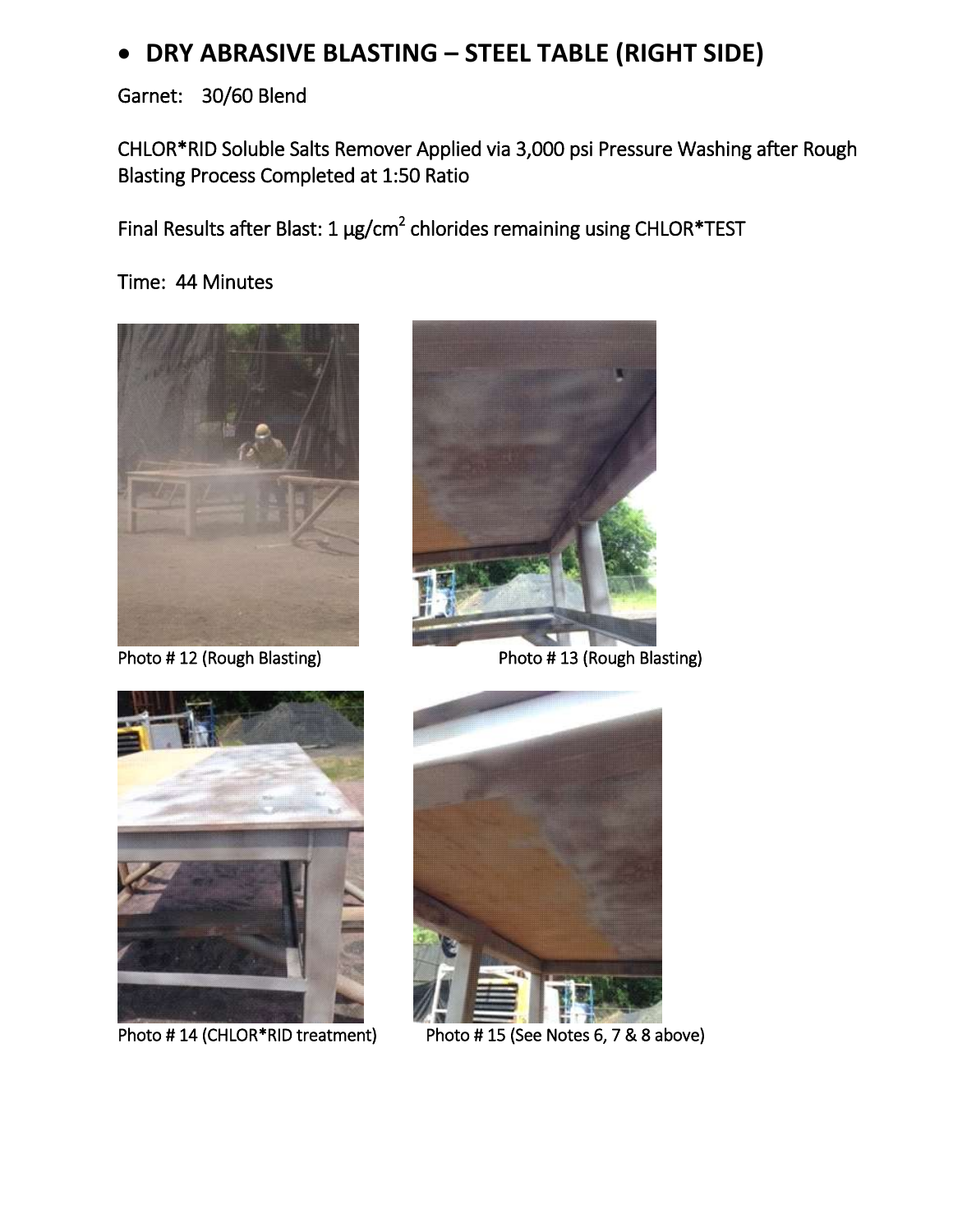



Photo # 16 (Finish Blasting) Photo # 17 (Finish Blasting)





Photo #18 Photo #19  $(1 \text{ ug/cm}^2 \text{ chloride})$ 

#### NOTES:

 This was a three-phase process: (I.) Rough blast (II.) CHLOR\*RID treatment (III.) Final blast.

 After the final dry blast, the blaster "swept" the water-blasted area in order to remove the flash rusting. Important note: If the vapor blasting test had been done after the dry blasting, the dry blasted area would have encountered the same degree of flash rusting.

 Flash rusting would have been a non-issue had the tests been performed on separate structures.

 As previously stated, when blasting operations are taking place and prevention of flash rusting is a must during extended times, it is recommended to rinse afterwards with HOLD\*BLAST™ Surface Passivator at a 1:50 ratio.

#### CONCLUSION:

CHLOR\*RID is normally diluted at a ratio of 1:100. However, this testing was performed